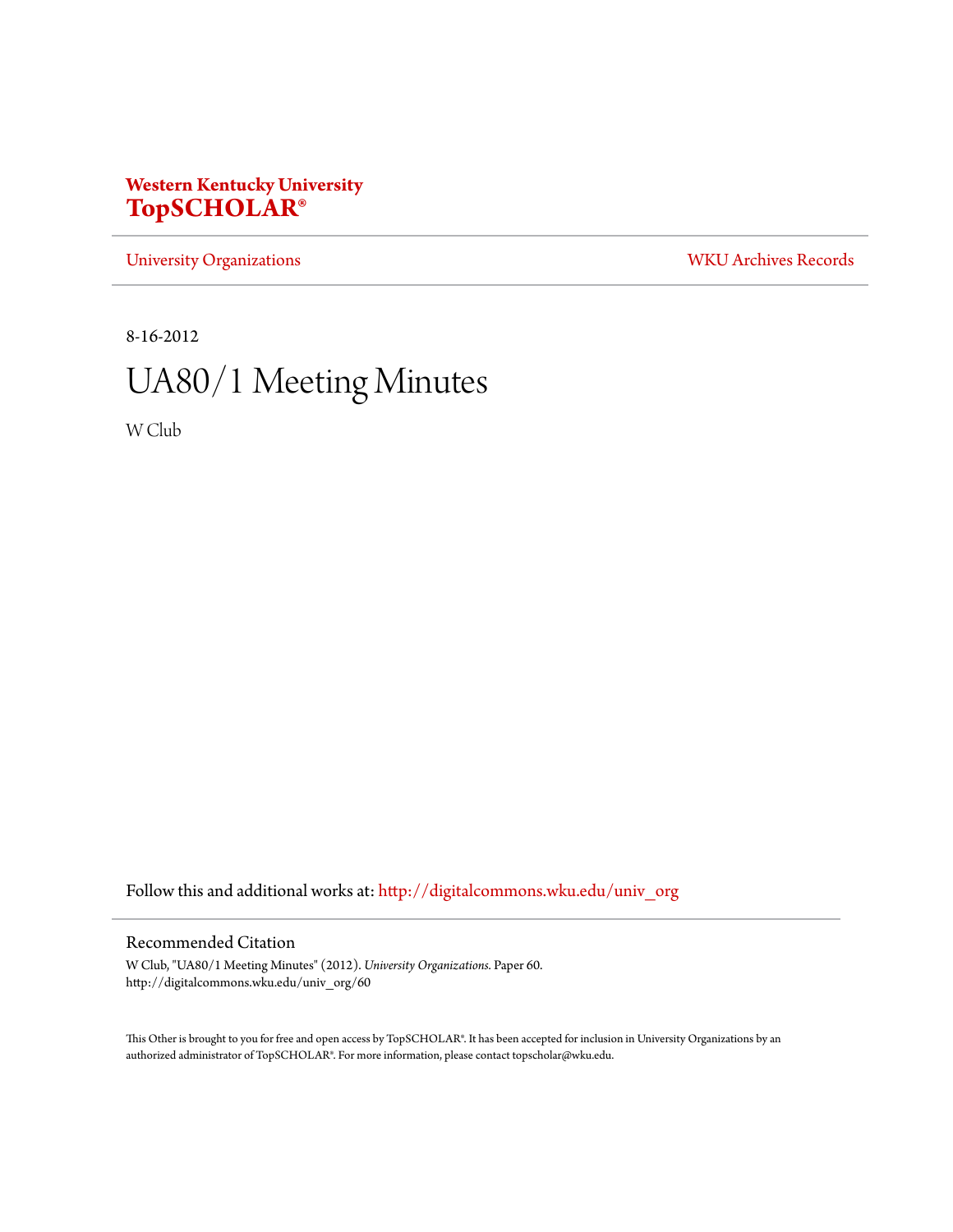MINUTES — W-CLUB BOARD OF DIRECTORS MEETING Media Room, E.A. Diddle Arena, 8:00 a.m., Thursday, August 16, 2012

In Attendance (12) — Wayne Bush, Jim Clark, Joe Easterling, Pam Herriford, Matt Idlett (presiding), Jim Meyer, Mike Montgomery, Bill Moore, Bobby Rascoe, Eric Sack, Donald Smith, Todd Stewart.

Not Present (15) — Bryan Baysinger, Tom Bird, Bill Edwards, Jimmy Feix, Butch Gilbert, Jerry Humble, Paul Just, Jean-Marie Lawson, Yogi Meadors, Mike Newton, Bill Powell, Mickey Riggs, Chris Tinius, Katy Tinius, Yvonne Turner.

MINUTES (July Meeting) — motion to approve by Bush — APPROVED

TREASURER'S REPORT (Bill Edwards) — not present — report send as follows: \$20,161 in membership account; \$37,356 in endowed account (\$30,000 of that for Halls of History expenses).

SECRETARY'S REPORT (Paul Just) — not present.

HAF REPORT (Jim Clark) — HAF membership luncheon is set for Aug. 21 ... buses to away games will make it.

SPORTS REPORT (Pam Herriford) — football, volleyball and soccer are in pre-season practices.

#### COMMITTEE REPORTS

• Membership (Bryan Baysinger, chair) — not present • Recognition (Pam Herriford, chair) — pass • Development (Joe Easterling, chair) — pass

#### OLD BUSINESS

#### NEW BUSINESS

• Football Tickets — request for W-Club to purchase 50 additional season tickets (above approved 100); increases committment from \$5,000 to \$7,500 ... AD Todd Stewart discussed need ... motion to approve: Meyer; 2nd: Moore ... APPROVED • Football Hospitality — Pam Herriford — spent \$3,000 last year (\$2,000 from budget + \$1,000 from two \$500 game sponsors -- Wes Strader and the Tom Zorectic Family).

Brunch / Hall of Fame Inductions

• All four Inductees have confirmed that they plan to be here

• Location is confirmed for Auxiliary Gym-B (nearest Women's Basketball Offices) — our thanks to Coaches Heard and Harper for adjusting their basketball practice schedules to accommodate our event!

• Gene Birk will be at Brunch to accept Paul Just Award

• the inaugural Bill Edwards Award (for career achievement by a WKU athletic letterwinner) will be presented to Bill at the Brunch.

• Summit Awards — \$200 for W-Club participate (includes invitations to dinner and the awards for all board members (and a guest each) ... motion to continue to participate by Sack, 2nd by Herriford -- APPROVED ... Herriford nominated Katy Tinius as Board's award winner for this year; 2nd by Bush -- APPROVED • Hall of Distinguished Alumni — \$350 per table ... one of three inductees -- Victor Strahm - - was one of the outstanding athletes in the early days in intercollegiate sports on The Hill ... motion by Sack to continue involvement; 2nd by Bush -- APPROVED • AD Todd Stewart informed Board about